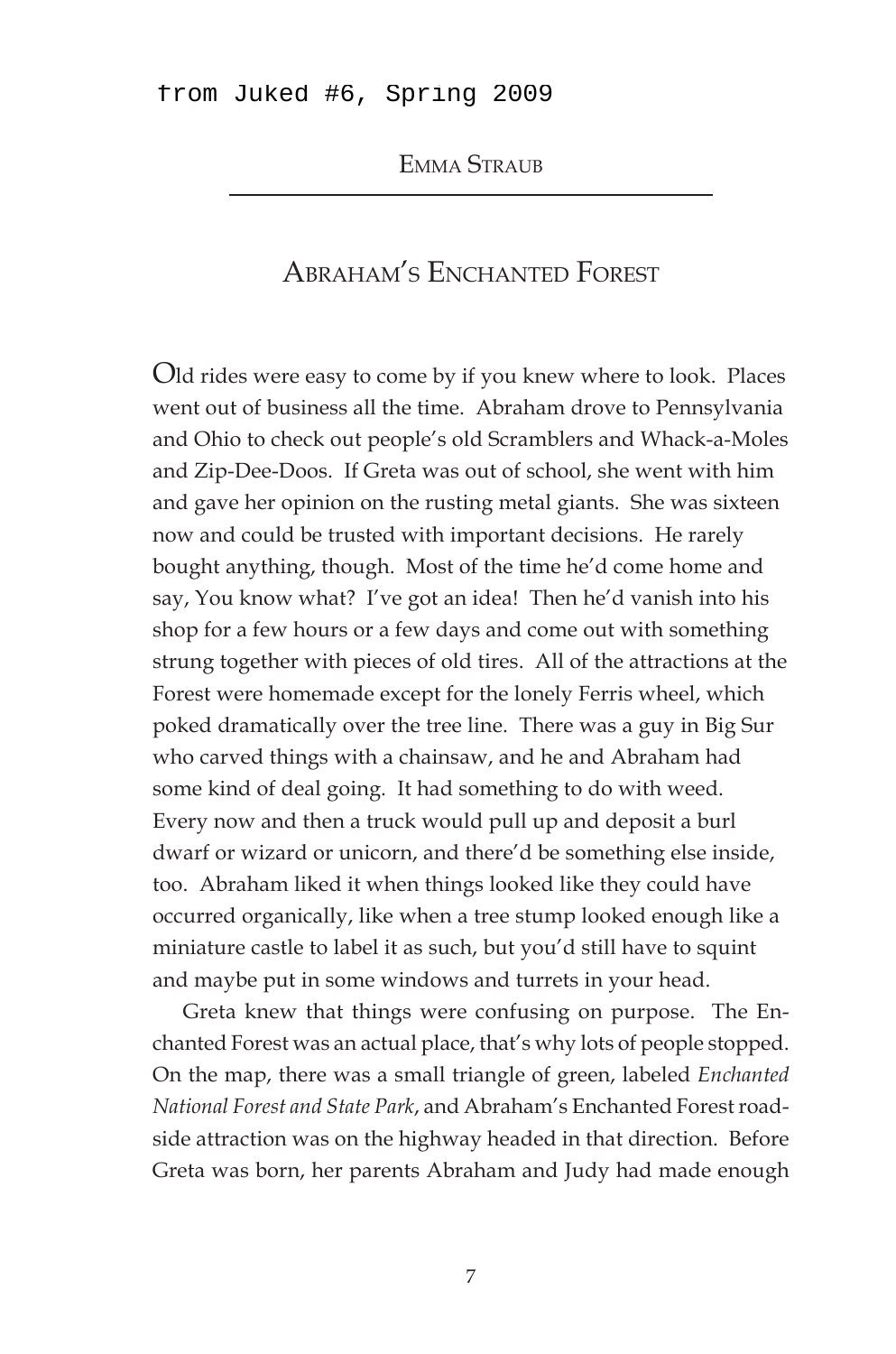signs to divert even the most dedicated of road warriors. *Look out, goblins ahead! Magical pony crossing! Entering Fairy Dust Area! Food! Rides! Unexplainable phenomena! Visit the Enchanted Forest, Five Miles!* His goal was to be the Northeast's answer to Wall Drug and South of the Border, but to actually give people a good reason to stop. Sure, he wanted them to pay admission, but more than that, he wanted to give them a worthwhile experience. He wanted to give them poetry and apple pie, the good kind of Americana. He and Judy had bought the land for nothing and then built the whole Forest from scratch, except for the trees. Greta knew that tourists considered the Forest a rip-off; after all, it was mainly a path through big old trees with some plaques telling you to look out for some imaginary thing, a Ferris wheel, and a place to eat lunch. But she also knew the truth: most people didn't look hard enough.

Apparently, you could see the upper rim of the Enchanted Forest's Ferris wheel all the way from New York City, which was thirty miles south. At least that's what Abraham liked to say. He was big-bellied and big-voiced and liked to say a lot of things. Sometimes Greta made lists in her spiral notebook. *Today, Abraham made a speech about different ways to reuse plastic water-bottles and it lasted for twenty-six minutes. Almost all of the ideas involved using way more plastic. What if no one wants to go inside a Trojan horse made of garbage?* In her sixteen years, she couldn't remember ever calling her father by anything but his first name. Abraham's enormous gray and white speckled beard was reason enough.

Greta's parents met in 1975, back when things were cheap. Her mother, Judy, was driving across the country in an old school bus with her then-boyfriend, who was a candle maker. The boyfriend—Greta could never remember his name, no matter how hard she tried—would set up camp somewhere and make candles long enough to sell them at craft fairs and farmer's markets, and then, when he'd made enough money to last a few hundred miles,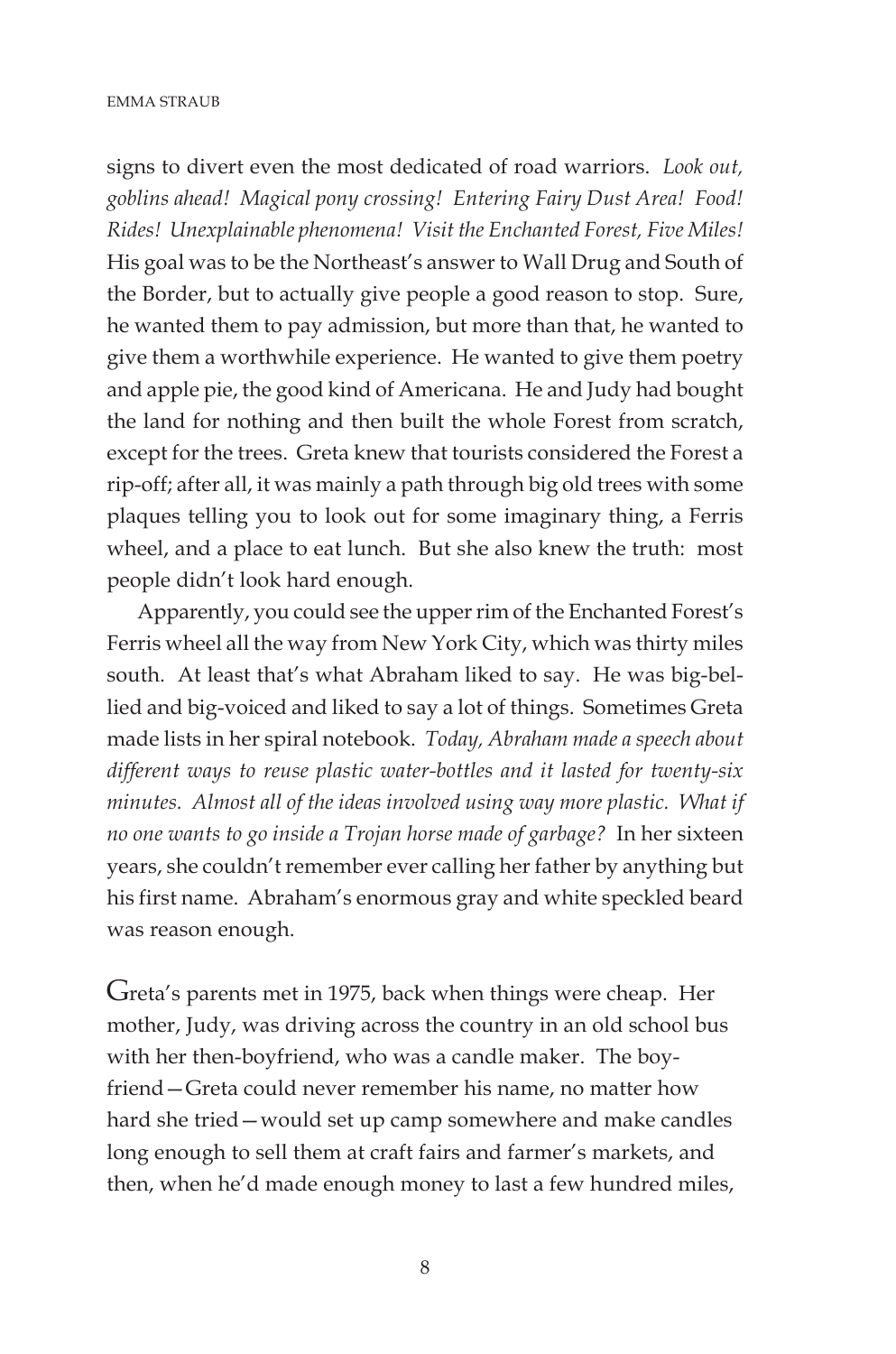off they'd go. The problem was, one day the bus wouldn't start, and he decided he'd rather keep moving than stick around and make more candles. He gave Judy the bus and the buckets of wax and all the spools of heavy string for the wicks, and he was gone. For the next month, Judy and the bus sat in the parking lot and made candles on the asphalt. That was until she met Abraham. The way he liked to tell it, Abraham fell in love with the bus first, then Judy. It was a win-win situation.

The old, yellow bus now sat on the edge of the Enchanted Forest parking lot, as though a crowd of fifth-graders was on an endless field-trip. They'd had it towed. You couldn't see much of the Forest from the parking lot; that was the point. You had to pay your money before you saw exactly what you were paying for. It was always fun when the lot was full—when she was little, Greta would wander in between the parked cars, weaving in and out, trying to count all the states from the license plates. Every now and then there was something exciting, like California or Colorado or Alaska, but mostly it was New York, New Jersey, Connecticut. All the ones she could spell without writing them in the air with her finger.

Of course, these days if the lot was full enough to have cars from Alaska, it meant that Greta was supposed to be inside, taking tickets or bussing tables or walking around smiling at people. She was supposed to be a fairy. Judy'd sewn her some wings. The costume really wasn't so bad. Greta could wear whatever she wanted as long as she had on the glittery wings, which she could put on and take off like a gossamer backpack. Most of the time, Greta put them on over her t-shirt or sweatshirt, depending on the weather. They were adjustable. Here's what Greta liked to wear: normal clothes. Not the kind that the popular girls wore, the ones whose parents had moved from the city, with brand names glistening off their breast pockets and waistbands, but the kind of clothes you wouldn't think twice about. That was her goal: to blend. The wings made it more diffi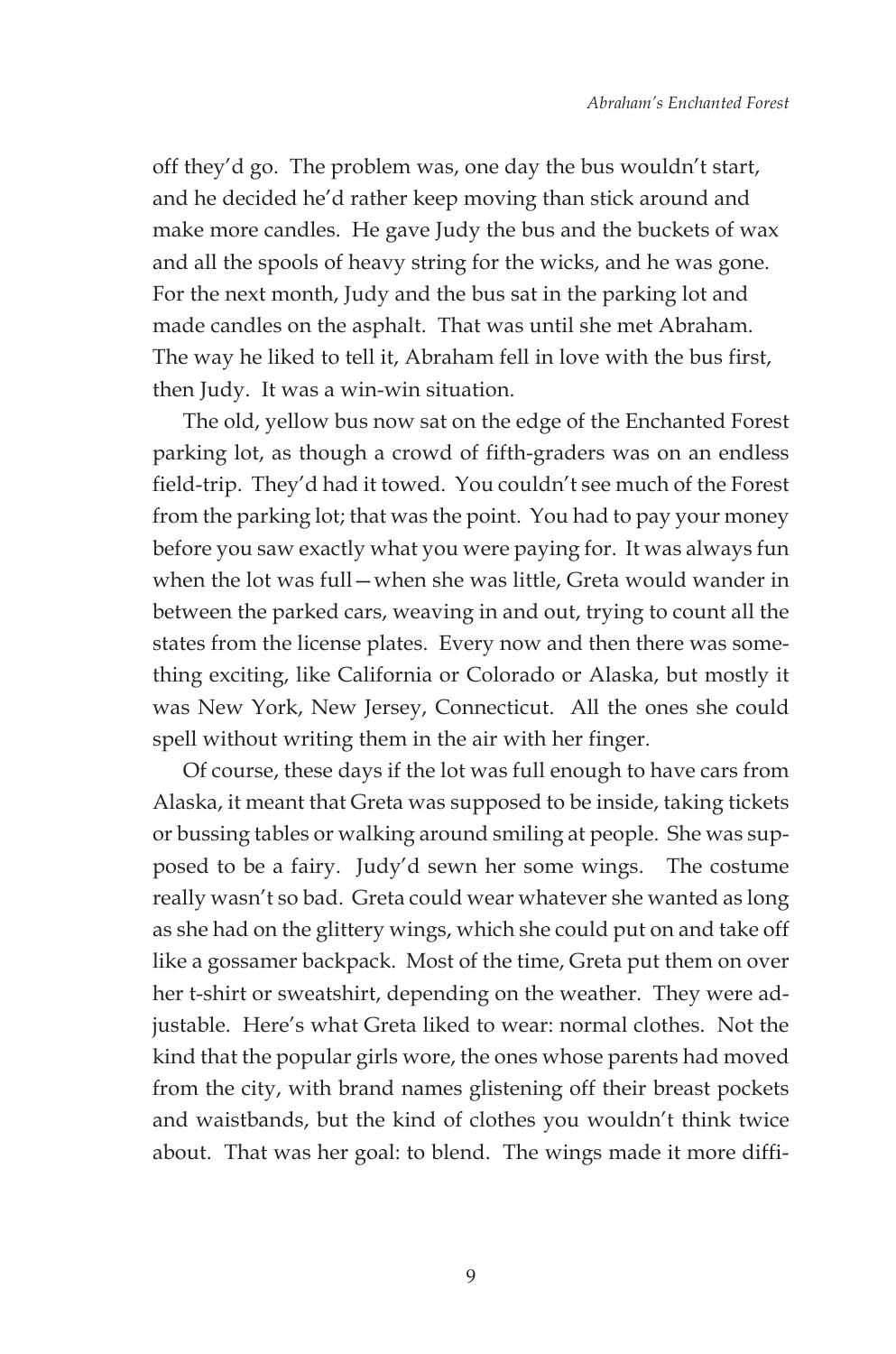cult, but when she was at home, what was the point? There was no one to convince.

During the off-season, the long months between September and May, Abraham made money by going into local public schools and libraries and doing readings as Walt Whitman. He wore his cleanest clothes and a hat, though the beard and the voice were the real selling points. People would stand up and applaud, except for the small children, who would cower behind their parents' legs and occasionally burst into tears.

The tenth grade had read *Leaves of Grass* in English class that spring. Greta knew what was coming. The school wasn't big; everyone else knew, too. The teacher probably assigned the book because she'd seen Abraham do his shtick at the Enchanted Forest Public Library. High schools were always a joke in May, no matter where you were. The seniors were already into their colleges or technical schools or had jobs at the mall, and the juniors could see the light at the end of the tunnel. For everyone else, it was just the looming summer, and the sunlight, and the tanning lotion. During the year, it was easy to pretend that she had dreamed up the Forest and her parents and that, really, she had a normal house and a sister or two and a neutered dog, but once the summer was underway, it wasn't so bad. Abraham was funny when she had no one to compare him to.

Lincoln High School sat in the middle of the town proper, which was a fifteen minute bus ride down Route 17 from the Enchanted Forest. People had started getting their learner's permits, and riders were dropping like flies, but Greta didn't mind. She couldn't imagine what kind of car Abraham would help her buy. The school bus, at least, was neutral.

He'd beat her to school somehow, despite the bus's head start. When Greta pulled open the heavy door to the main corridor, people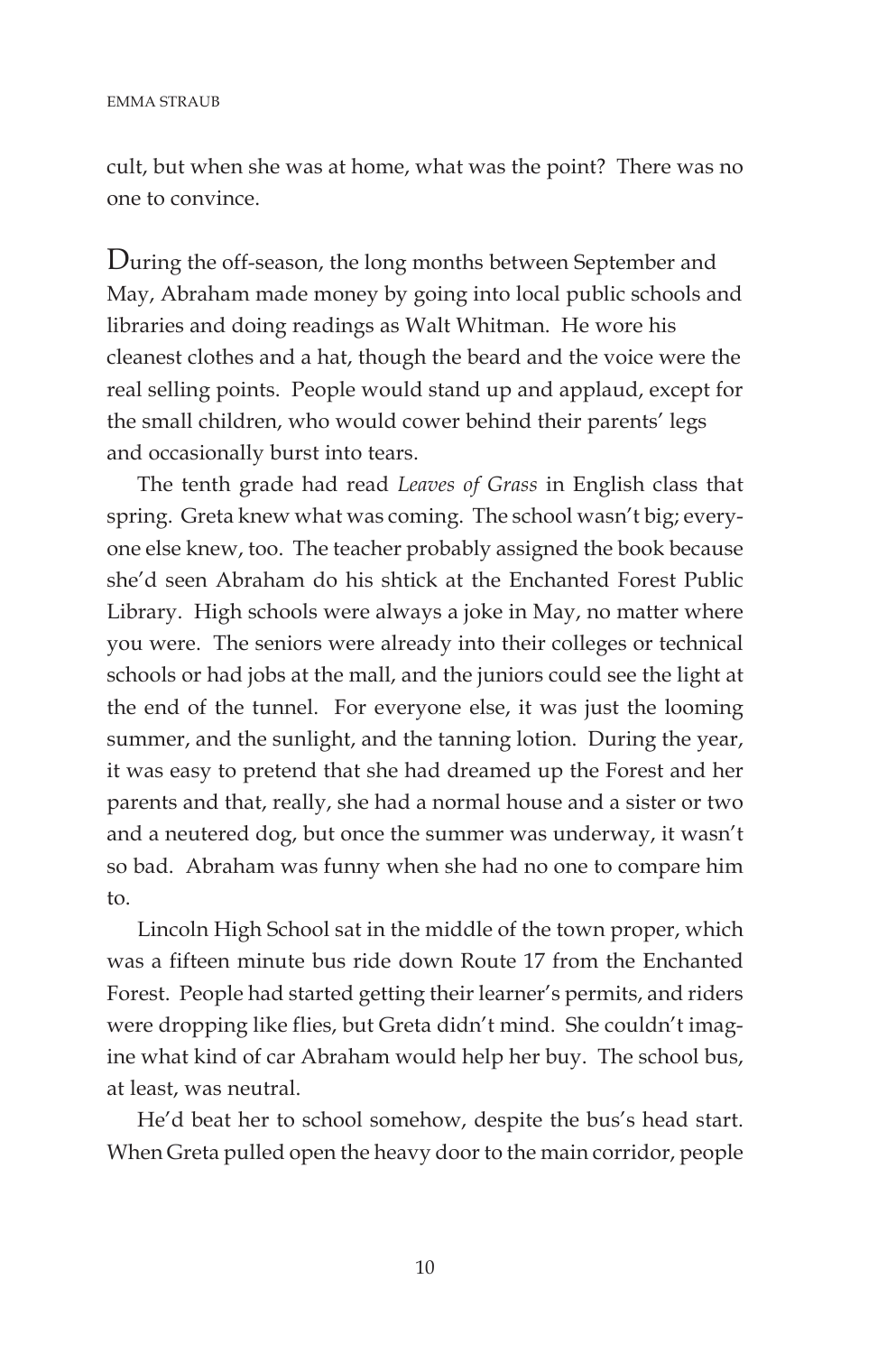were already giggling in a way that was impossible to misunderstand.

"Ahoy, matey," a boy from her geometry class called out. There was a portrait of Herman Melville in the mall's Barnes and Noble, and the beard was similar. She nodded and kept walking, holding her book bag tight against her chest.

Abraham's voice reached her first. It was "O Captain, My Captain," and it was coming from the direction of the cafeteria. Greta knew most of the big hits by heart, not on purpose, just because the house wasn't that big and Abraham liked to practice. Greta took a minute to picture Abraham in his Walt Whitman outfit, standing in front of the hot food trays. There were three bays for food—gross, grosser, and grossest. She usually ate from the first one, the salad bar. Greta imagined Abraham sticking his chubby finger into the plastic bucket of Italian dressing, and picking up a handful of cherry tomatoes without using the tongs. He loved cafeteria food. She knew that Abraham would stick around to eat, either before or after he spoke to her class, still wearing the Whitman outfit, and undoubtedly still in character. Greta could picture all the nerdy, bookish kids loving him, and crowding around his table. They would all look make-believe and pale next to him, imaginary. They would slop up their applesauce and macaroni and cheese and not believe their luck. Abraham could do that to people, make them feel important, like they had something interesting to say. She took a breath and rounded the corner, her sneakers squeaking on the glossy red tiles. She looked through the glass-paned door at her father.

Abraham, or rather Walt, wasn't just standing in front of the lunch trays. One of his hands held aloft a slotted metal spoon, and the other was clamped over his heart. His eyes were closed. It was only the middle stanza. Greta closed her eyes, too, and waited for it to be over. The room was quiet aside from her father's voice and the clinking of cheap, school-issue flatware. There was going to be applause, and laughter. The ratio seemed unimportant.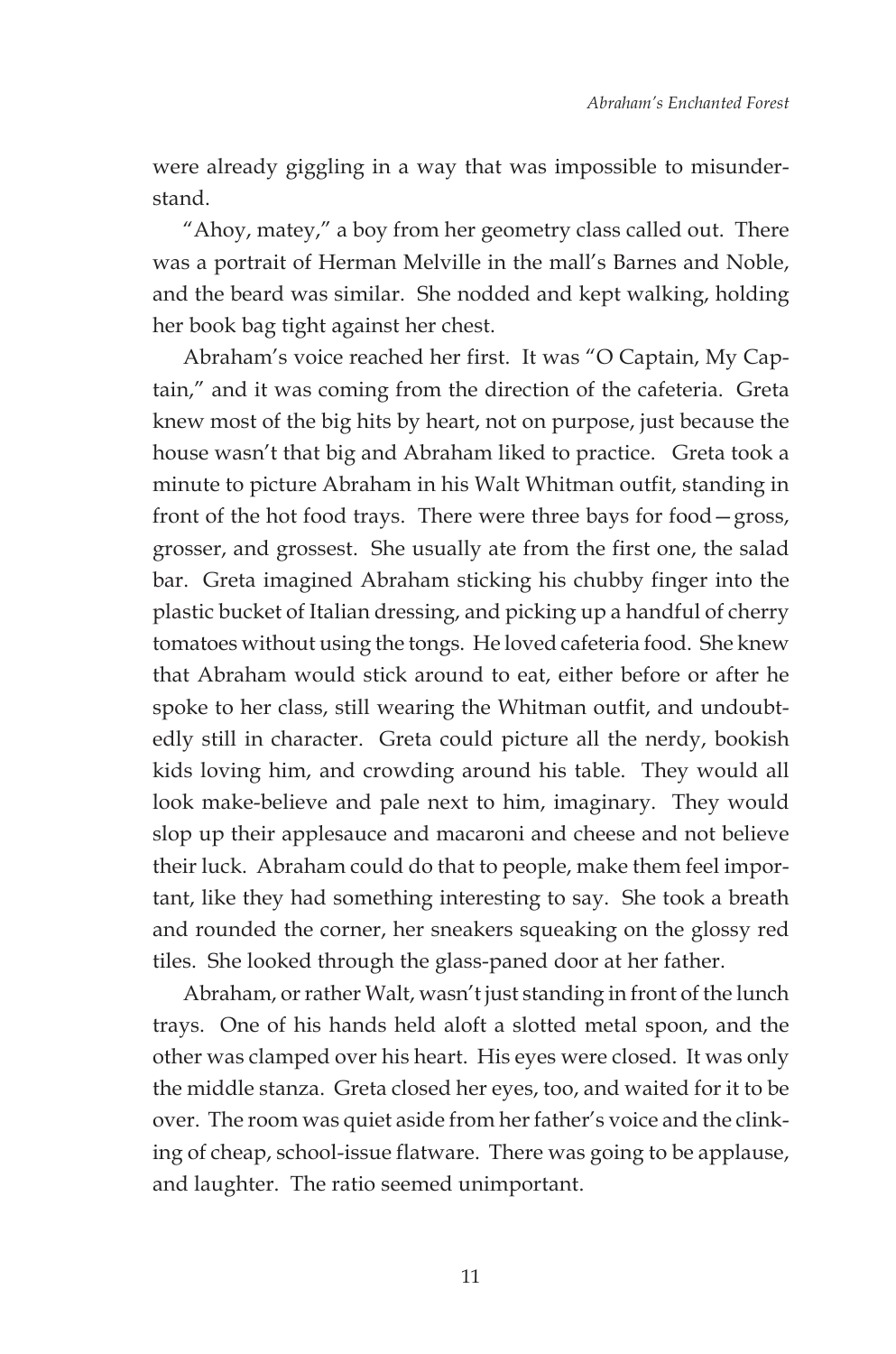Judy was in charge of the restaurant, which had a lunch counter and five tables, too small for the busloads of Japanese tourists. In season, there was always a line out the door. Everyone paid cash and bussed their own tables—it was part of the appeal. Greta's favorite part of the entire Forest was her mother's apple pie. Some writer had mentioned it in a guidebook once—*You've Got to Eat This!*—and now people drove out of their way just to order a piece. In July and August, Judy baked fifteen pies a day. She'd been almost forty when Greta was born; Abraham was a decade older. It was some kind of miracle, Judy liked to say. "My tubes were all going the wrong way," she told Greta. "You were the only one who knew where to go."

The restaurant was painted green both inside and out, with fake vines winding their way up the walls in between the tables. Judy had drawn each of the leaves individually, so they were all slightly different, like snowflakes or the wooden creatures lining the path to the door.

"What do you think about a strawberry pie today, honey? Or maybe something with only red ingredients? So you were never sure what you were eating?" Judy set a fork and a knife at each place setting. It was still early enough in the season to experiment. Later in the summer, people would complain. Greta watched her mother bend over the tables, stretching her small back. She didn't wear any theme-clothing, only stuff you could order from the L.L. Bean catalog. When her hair was loose, it hung down to the middle of her spine, but it was never loose during the daytime. Every day, Judy twisted her hair into two long braids and fastened them to the top of her head with bobby-pins. Her hair was beginning to be more gray than brown. The effect was something like an aging Swedish milkmaid. It was her only concession to the fairytales happening around her, in her pies, on the walls.

"Sure, Mom." Greta had Abraham's body and Judy's face. She was taller than her mother by eight inches, and sometimes Judy still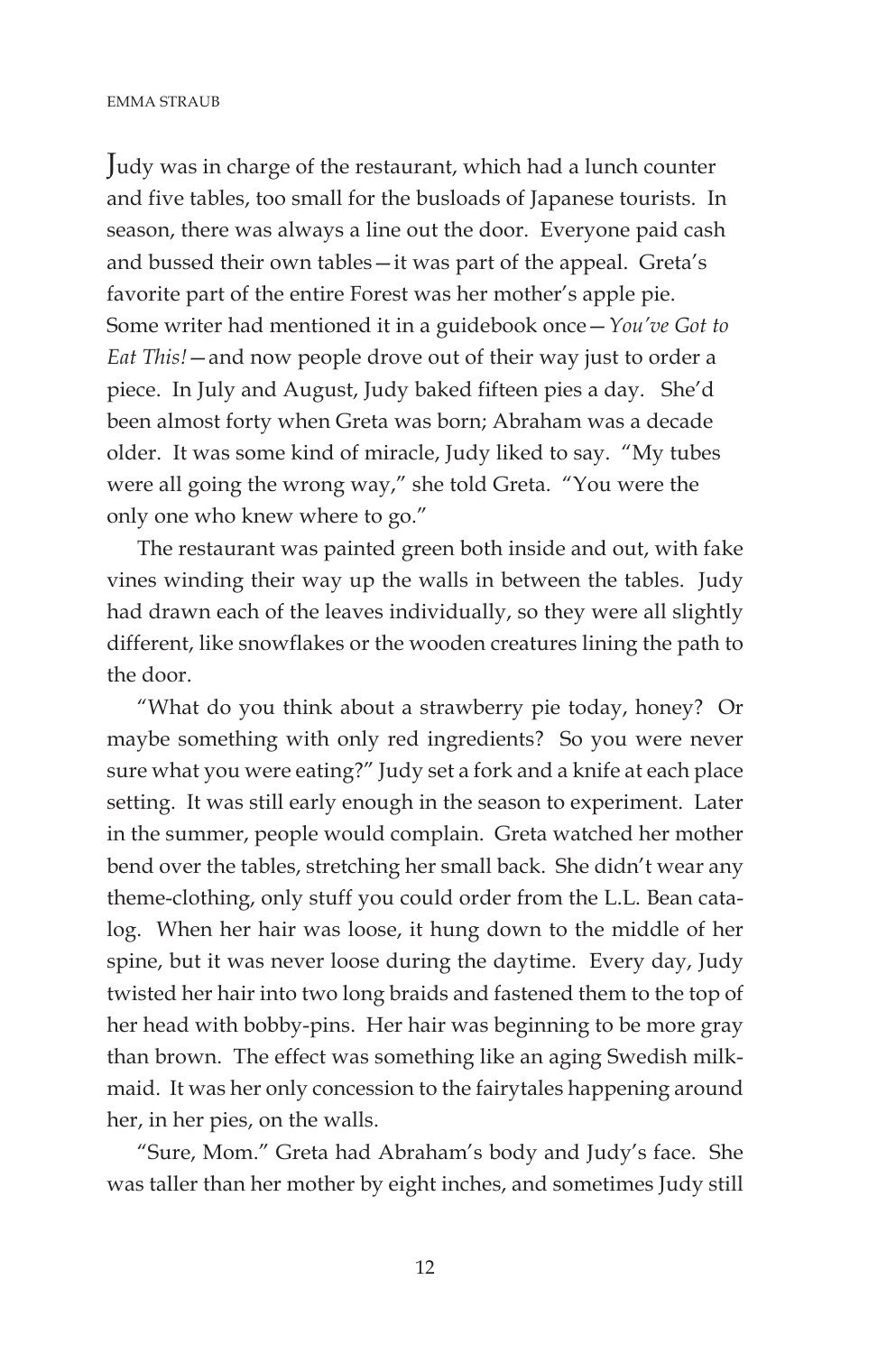seemed surprised to have given birth to something so big and patted her daughter on the shoulder, shaking her head. Their faces were the same, though. Small ovals with tight brown eyes, and plump, pale lips. Greta liked that they looked similar—it was proof that there were some things in the world more powerful than Abraham. "Red pie sounds good."

"It could be 'Rose Red Rumble'!" Judy said, excited. It was good to give things theme names; that made people feel like it was worth three dollars a slice. The apple pie was called 'Sleeping Beauty's Revenge.' Judy and Greta wrote most of the fables that appeared on plaques around the property. They retold fairytales, sometimes with two different versions, Disney or Grimm. Greta had always preferred the Disney versions, which appalled her parents. Abraham would rail for hours against the dumbing-down of Cinderella. It was nothing without the bloody toe stubs, he said, nothing at all. When Greta was little, she'd let her father dip her feet in red paint and then run, screaming, through the crowd.

In June, when people started to pile into their cars and RVs and station wagons, Greta came up with an attraction of her own: Who Wants to Kiss a Fairy? It was located behind the dining room or a little ways into the woods or wherever else no one usually went. She didn't charge; that would be gross. Instead, she kept an eye out for interested parties, and gave them The Look when it was time. Here were all the boys who ever came to the Enchanted Forest and looked like they deserved a vacation fairy: the blond from Massachusetts with all those sisters; the tall, tan one from Florida who was alone with his mother; the funny one with the red hair who was soft all over. Most of the boys who came to the Forest just glanced at her boobs in the fairy costume and didn't even say hello.

It was only kissing, nothing gross. The blond one was the first. He was reading about Jack and the Beanstalk underneath Beanstalk's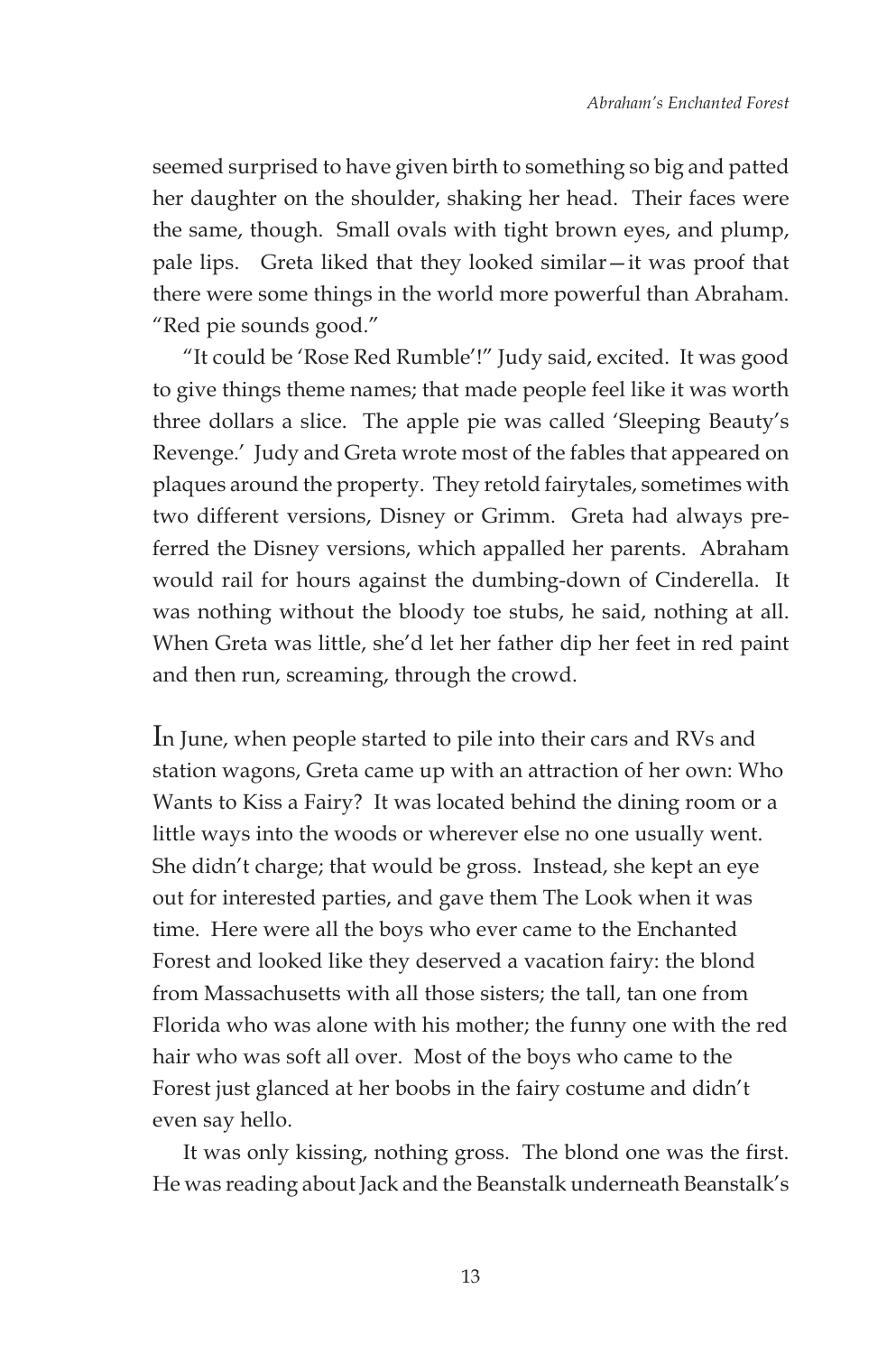## EMMA STRAUB

Ladder, the tallest tree in the Forest. Greta sidled up next to him and plucked at her wings, which she put on backwards, so that they were growing out of her chest, a concession to the boredom of the endless summer days. The blond blushed and didn't say hello, but she could tell that he was interested. It was a silent flirtation. They both looked around the corner, where his mother and three sisters had already scurried. A blond head soared above on the Ferris wheel. They had at least five minutes.

If the Enchanted Forest were in a movie, they'd always be playing Bob Dylan or Van Morrison or maybe even Leonard Cohen in the background. Greta thought about that a lot. Sometimes when she was taking a shower or helping her mom in the restaurant, she'd imagine what kind of scene it would be, and what would be playing to set the mood. Most of the day would end up in a montage; very rarely were things important enough for a whole scene. Her favorite movies were the ones where people just did normal stuff: go to school dances, eat dinner with their parents, take walks and talk to each other about their problems. The point was, no one in the movies ever seemed to realize how good they had it. No one ever lived on the side of the highway with Walt Whitman and a bunch of wooden dwarves.

Abraham was trying to fix the Hall of Mirrors. It was the gardening shed until he took it over. It was too close to everything else not to be a part of the tour, he said. Then you tell me where I'm going to put my shovels, Judy said back. The shed was too small to fit more than five or six people at once, four if one of them was Abraham.

"Don't you think you should come up with something different to call it? Like, if you're calling it a hall, don't you think it should have a hall?" Greta sat on the ground next to her father's toolbox, which wasn't a box at all, but a stained canvas bag.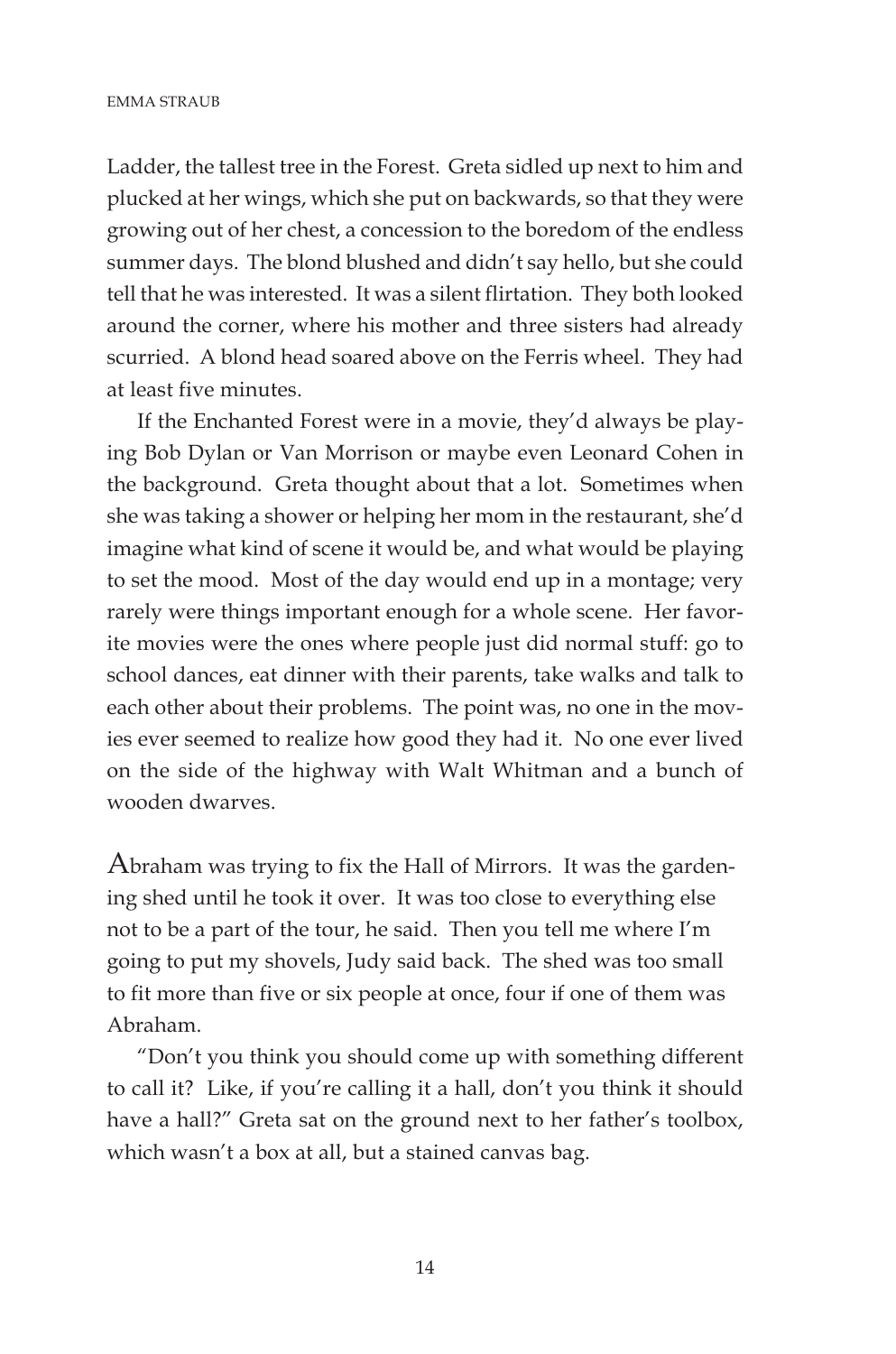"People come for the attractions, babygirl. It's all how you present your case." Abraham had briefly considered going to law school, several times. His voice boomed from inside the shed. It was missing a roof, so it wasn't even a shed anymore, it was just a bunch of walls.

"I see," she said, lying down in the grass. The cool, flat flagstone path crossed under the backs of her knees. Greta looked straight up at the sun and imagined that she was tied to railroad tracks. If she stayed put long enough, someone was sure to come along to rescue her.

"Hand me the hammer, will you." Abraham stuck his hand out of the hole where the ceiling should have been.

Greta rolled onto her side and blinked enough times to have the world make sense again. The clouds were solid masses of marshmallow fluff, the kind that Judy would never let her eat. If she lived inside a television commercial, she would be able to reach up and take a pinch. Greta extended two fingers and tried, squeezing nothing but dumb, blue air. "I'll be right on it, Chief," she said.

Every year, during the high season, Abraham hired Joe from the library circulation desk to come and work the Ferris wheel. Joe was seventy and had fought in a war—Greta wasn't sure which one. He wore an army green cap with a short bill to keep the sun out of his eyes, although his freckled and sagging skin suggested decades of reckless summers and melanoma.

Joe stood by the gate to the Ferris wheel. He took his job very, very seriously. There were safety issues, he knew, and he was in charge. Abraham liked him because he never smiled, which Abraham thought was hilarious.

"Afternoon, Joe," Greta said. She plucked at her left wing. It was sticky outside, and the straps adhered to her bare skin.

"Greta." Joe nodded, and continued to stare straight ahead.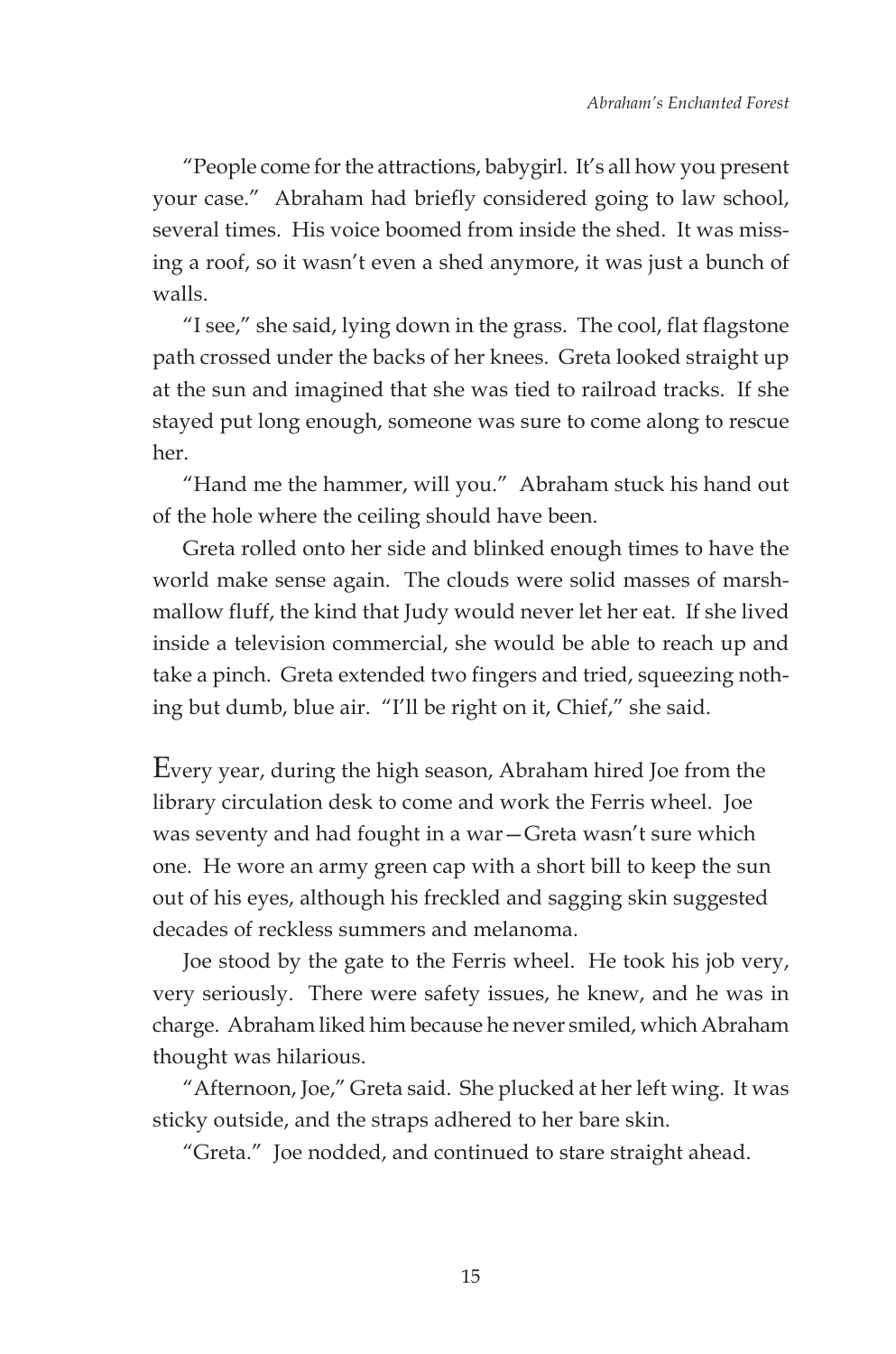People were milling around the Forest, as much as one could mill around. There was a single path, and arrows pointed you in the right direction. Unless you hopped a fence or consciously disobeyed Abraham's 'Trespassing is for trolls' signs, there was only one way to go. But people seemed to like it anyway, at least most of the time. Women usually took pictures of their children standing next to the wooden dwarves outside the Snow White cottage. Sometimes they even climbed onto the tiny wooden beds, even though they weren't supposed to. Greta never stopped them. Teenaged siblings shoved one another into trees. Nothing out of the ordinary.

Greta's room was in the back of the house, and looked out into the trees. They were big and natural and Abraham wasn't allowed to cut them down. The Forest and the highway were on the other side. Looking out her bedroom window, the house could have been anywhere in town, in any town in the county.

Judy knocked, and then opened the door without waiting for a response. She was carrying a hamper full of clean laundry, and dumped it out unceremoniously onto Greta's twin bed. She'd unpinned her braids, and they swung around her shoulders.

"Thanks, Judy," Greta said. The lumps of clothes on the bed made faces: this sleeve was a mouth, that sock an eye. There were highlights of living at home: when Judy washed her clothes, they were always softer and better than Greta remembered them. Abraham's beef stew that cooked in red wine all day long and made the house smell like it was somewhere in France. Knowing that the keys to the school bus were hanging on a hook in the kitchen, as though anyone could take them and drive it off into the sunset. Sometimes Greta took the keys and sat in the driver's seat and pretended she was on the highway—a different highway, one that went somewhere.

"Sure, love." Judy came over with the empty hamper hiked against her hip and stood on her tippy-toes to kiss Greta's forehead. She smelled like caramelized butter and soap. They stood next to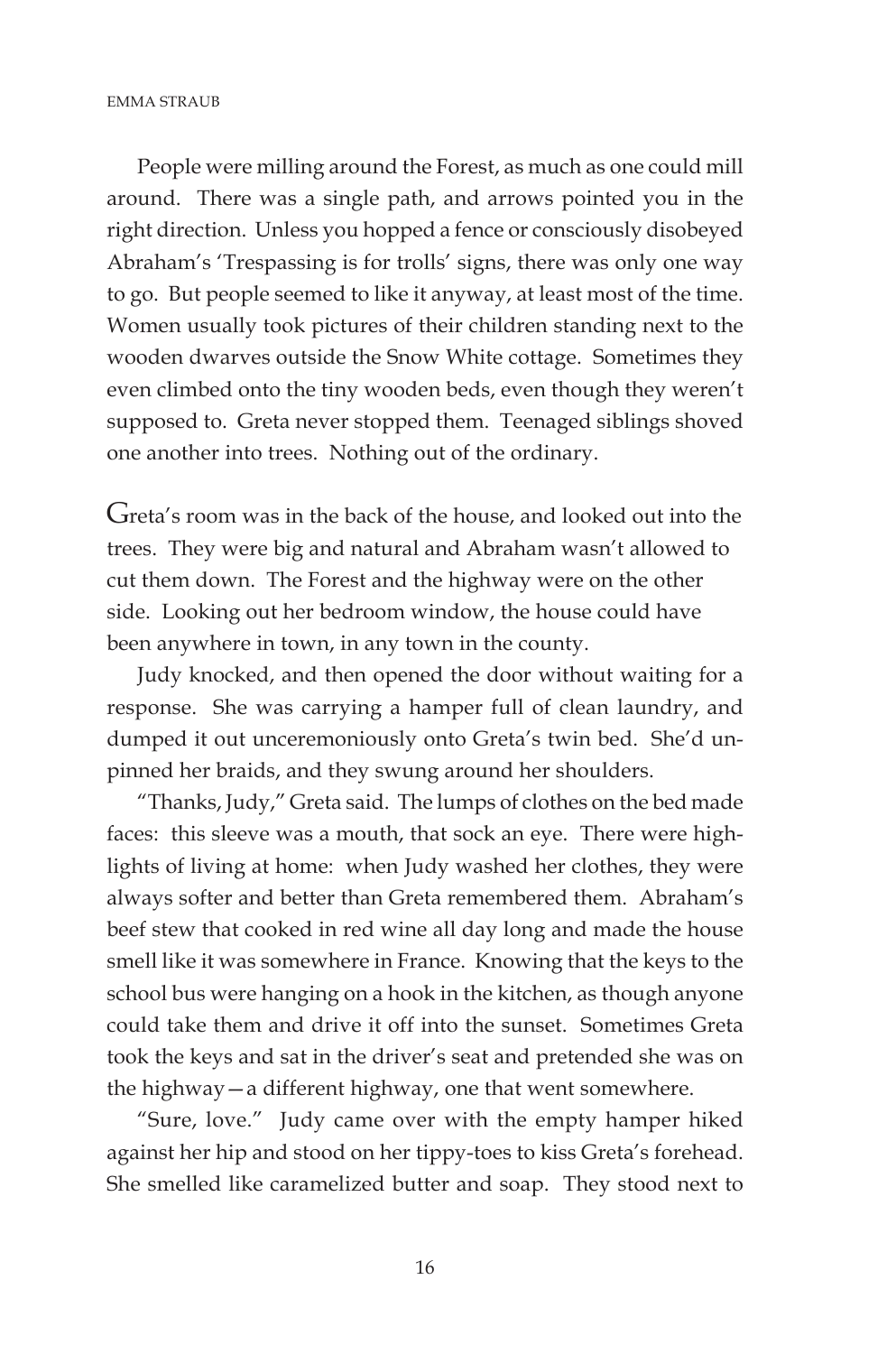each other and stared out the window into the night, though Greta looked mostly at their reflection in the glass. The fairytales Greta had always liked most were the ones from Judy's childhood—the banker father, the homemaker mother, the tidy house in the suburbs of Long Island. Her grandfather had worn a suit every day of his adult life. He'd had a tie rack. Her grandmother wore pearls. It was almost too much to bear, the thousands of choices that led up to Greta's existence. It just all seemed so unlikely. How could you know which parking lot to sleep in, which wax to use, which tie to wear? The choices went back farther than the trees, back so far they became myth. Greta had never met her grandparents. There was something about Abraham they didn't agree with.

In August, cars pulled in and out all day long. Women had yappy little dogs on leashes and sometimes even in their purses. Two boys, older than her, but still not grown-ups, came into the ticket booth on their own.

"Want tickets for the Forest, for the Ferris wheel, or both?" Greta's pointer finger hovered over the cash register.

The boys looked at each other, which gave Greta the opportunity to do the same. The one on the left was shorter, darker. His hair was so dark brown that it was almost black, like in comic books. The sun was directly overhead, and Greta almost expected to see little illustrated windowpanes when he turned his cheek towards his friend.

The other one spoke first. He was taller and thinner. Judy would have called him a stringbean. "Uh, I don't know. Which would you recommend?" he said.

Greta stroked the tips of her wings. "I'd do both. I mean, are you in a hurry?"

They were not.

Boys from school were out of the question. If they were interested, it invariably had more to do with wanting to get a blow job on the Ferris wheel and then tell everyone at school. It didn't matter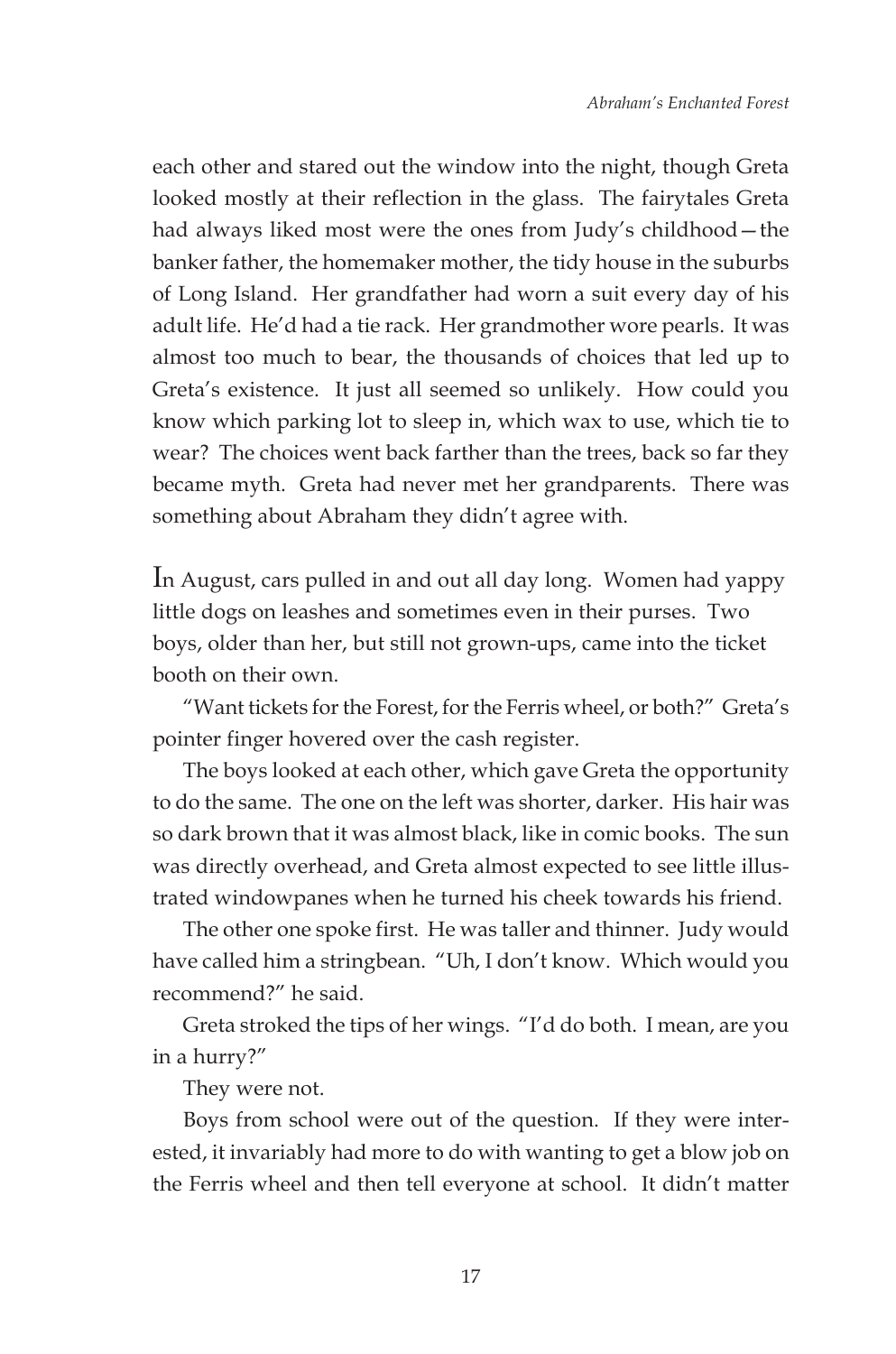that she hadn't done that, wouldn't do that. When people heard that you lived in an amusement park, they'd believe anything. When boys came from other places, though, it was like the opening scenes from *Grease*. No one from home was there to watch, so you could say whatever you wanted. No one would ever know how nice you'd been, how sweet. Everyone always promised to write and to call. It almost didn't matter that they never did.

The stringbean's name was Jeff; the other one was Nathan. They were from somewhere in Ohio where they had the biggest roller coasters in the country. They were driving home from a trip to New York. Stringbean thought he remembered the Forest from a trip he'd taken with his parents as a kid. They liked the Ferris wheel, and Nathan said he liked her wings.

After selling them tickets, Greta took the boys on a private tour of the property. It was the end of a slow day. If someone really needed to get in, they could buy a ticket from Judy at the restaurant. Greta left a sign.

The first stop was the other side of the old barn, where the imaginary unicorns lived. "Don't bother looking," Greta said. "There aren't any." Nathan whinnied, and pawed the ground with his sneaker.

The second stop was the path up the hill. Greta knew better than to take them to the house; they didn't want to see that she really lived there. They wanted her to be a magical tree fairy, who only wore wings and flip-flops and never went to the bathroom. A few feet up the trail, the path veered to the right. Greta hopped the fence and led them to the left.

They sat in the still-roofless Hall of Mirrors, which had still yet to acquire either a hall or a mirror. They each picked a wall and leaned against it, their feet all touching in the middle. It was just starting to get dark, and overhead flocks of birds settled onto branches and told each other what was for dinner.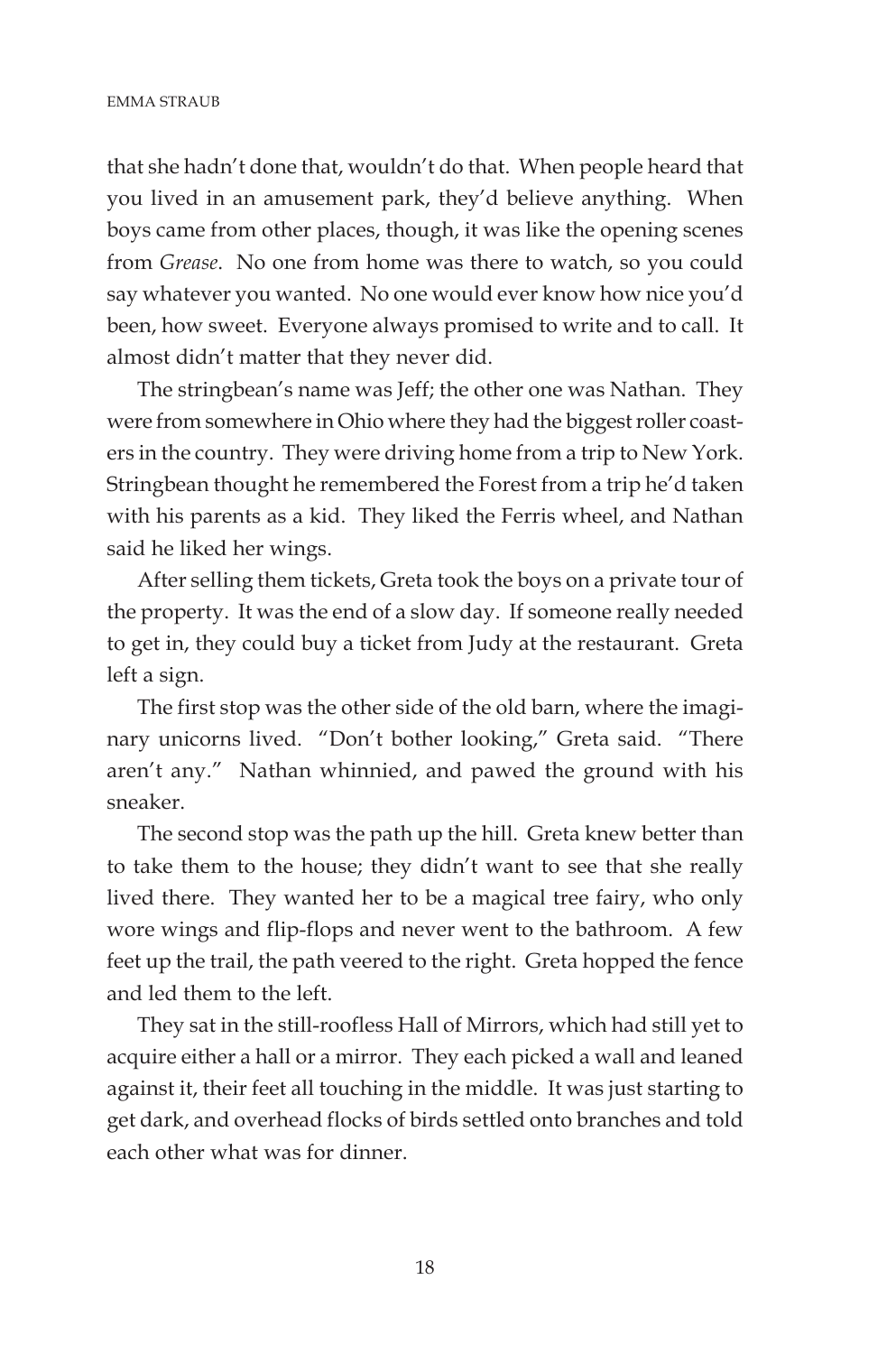"So what do you do for fun around here?" The Stringbean waved his feet back and forth, sending his Converse All-Stars into Greta, then Nathan, then Greta again.

"Oh, you know, stuff. Gets pretty wild, as you can imagine," Greta said. They were maybe twenty. Greta did the math and mentally bumped herself up to eighteen. There was no reason not to. Nobody wanted to feel creepy.

There were things Greta could tell in the Forest that she couldn't at school, like which boy wanted to kiss her. The Stringbean was the chattier of the two, but Nathan looked at her in a way that she recognized, like he was trying to put together a stereo without having read the instructions. Every now and then there was a breakthrough, but mostly his brow stayed tight with concentration. He kept his eyes on Greta's mouth. She could see it, even in the dark.

"Do you get out of here much?" Nathan asked. He had small hands, almost feminine, and he rubbed them together, making a swooshing sound. "You should come to Ohio. There's all kinds of crazy stuff there."

He was handsome, but didn't really seem to know it. That was the best kind of boy, Greta knew. If they'd gone to the same school, he might still have talked to her in the halls, might still have looked at her that way. His eyes were a better brown than hers, richer. There was so much to see in the dark, if you really looked.

"Oh yeah? Like what?" Greta thought about the part in the movie where she would just decide to go somewhere, with boys she'd just met. They would stop at the same trucker diners that Abraham liked, but the food would taste completely different. Sometimes, when she was in the right mood, Judy would talk about her life before Abraham, all the places she'd been, where she'd eaten the best pieces of pie in the whole country. Greta liked to think that someday she would have those stories, too. She and Nathan would drink coffee all day long, just so they could talk more. They would wish that Ohio were farther away. Maybe when they hit Ohio they'd just keep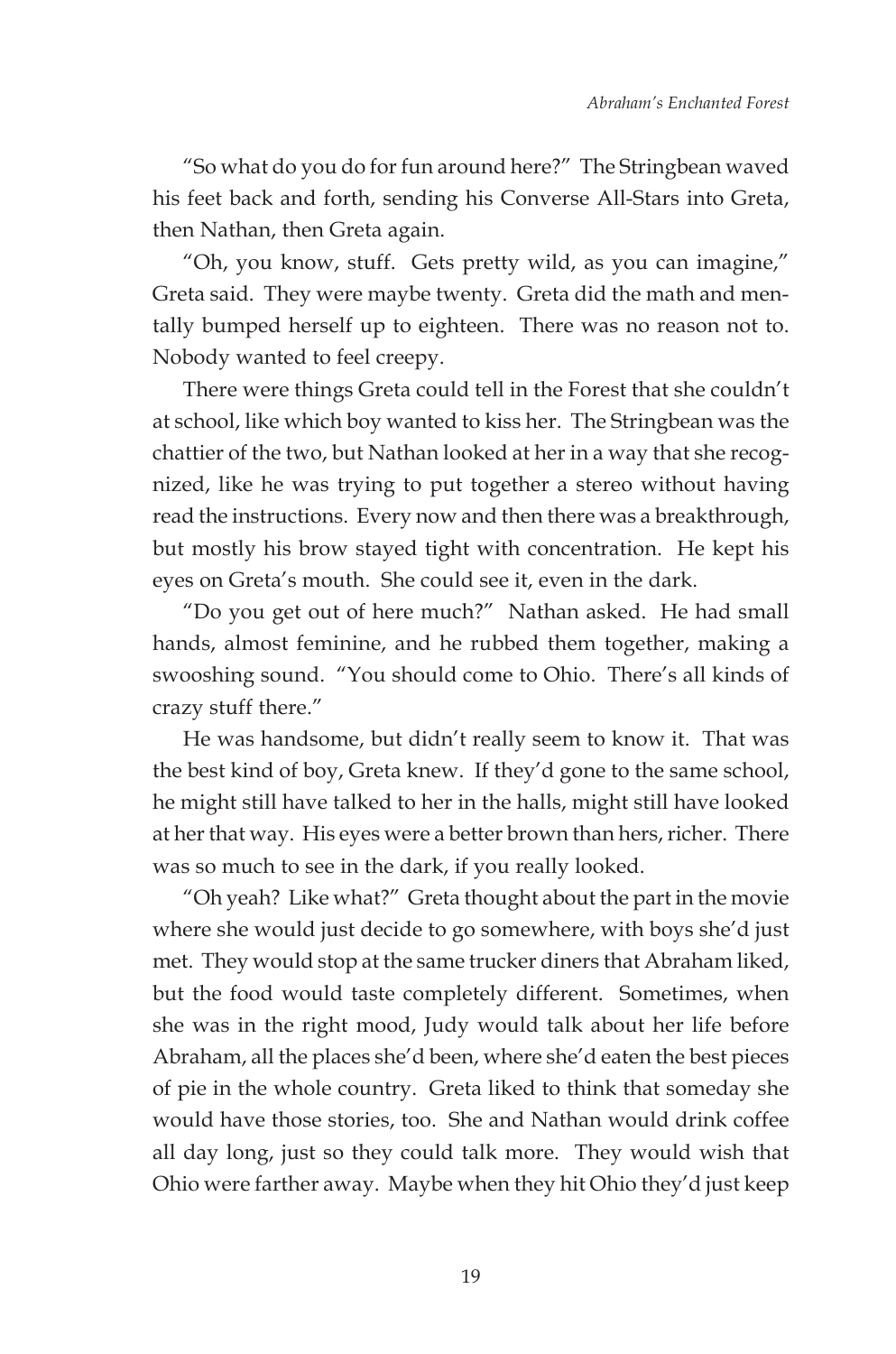going. Eventually Stringbean would understand, and he'd buy a bus ticket home.

"There's the Boy with the Boot. In the middle of this fountain, there's like this little boy. A statue. I don't know." Nathan shrugged. "In Cleveland, there's the world's largest rubber stamp."

Greta nodded. "What about movie theaters? Or places where the waitresses wear rollerskates?" Maybe in some states, it was still 1975, or even earlier.

Stringbean pulled a pack of cigarettes out of his pocket and they all took one. Soon the glowing red tips were the only things they could see. Greta started writing words in the air, and the boys had to guess. She wrote *Ohio*, with all those loop-de-loops. She wrote *Hello.* She wrote her name.

The Forest was closed. Greta could hear Abraham pulling down shutters and flipping switches. Nathan and the reluctant Stringbean drove to the campgrounds in the Enchanted Forest State Park for the night, so that they could come back the next day. Everyone agreed that they hadn't gotten their money's worth.

At night, Abraham liked to drink wine and smoke a few joints. Judy valiantly tried to keep up, but her body just wasn't big enough. She had one big mug full of red wine and declared herself tippled.

"I'm going to bed!" she announced. She kissed Greta and Abraham on their foreheads and padded down the hall to the bedroom, wiggling her bottom slightly as she went, and sometimes wagging a finger. Greta thought there was probably always music playing inside her mother's head, music only she could hear.

Abraham passed his joint to Greta. The kitchen table was dark and wide, old wood. It had been a door in the barn, before the barn became the ticket booth and the Abandoned Unicorn Rehabilitation Center. Outside the window, the Forest was dark, the forest was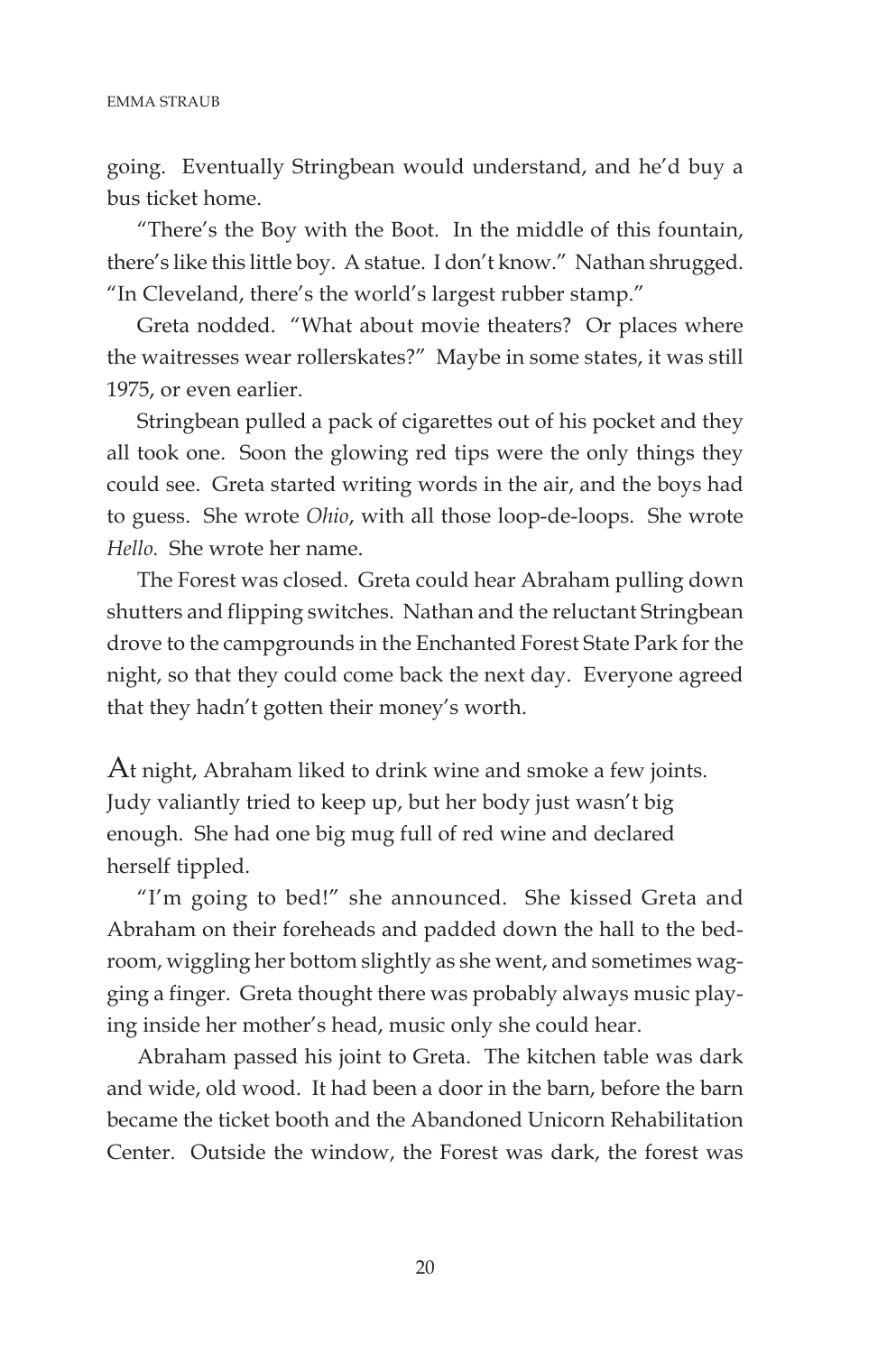dark, the world was dark. Only the light over the Enchanted Forest sign still lit the night, and the road at the bottom of the sloping hill.

"So," Greta said, sucking in a cloud of smoke. "Do you ever think about what would have happened if Mom's bus hadn't broken down here?" Fate was an issue. The gray cloud rumbled around in her throat, drawing maps to places that might have been, places that could be.

"That bus and I," Abraham said, "have an unspoken connection. It would have found me eventually." He beckoned for the joint with a flick of his eyebrow. The coarse hairs over his upper lip somehow managed to escape being singed. The smell was warm and skunky. Greta wondered if people driving by could smell it, too.

"You know that's not what I meant." Greta's eyes felt tighter in her skull, as though they were receding further into her head. She put her palms over them to make sure they stayed put.

"Well, babygirl, some questions are beyond us all." Abraham extended his arms over his head, leaning back with the joint in his mouth. He tilted his neck so that his face was pointed toward the ceiling, and let out a smoky burp.

"You are disgusting," Greta said.

"That may be, but I am yours." Abraham rocked forward in his chair, and patted Greta's hand with his own. She wondered what it was like to have a normal-sized father, what that would be like. Would you grow up and think everything else was normal, too? Would you see yourself everywhere, in every family's station wagon? How would you remember which family you belonged to?

The next day, Nathan came back alone. Stringbean waited at the park. When Nathan came back to the ticket booth, he smiled. His teeth weren't perfect, but they were close, with only a slight snaggle along the bottom row.

"Hi," Greta said.

"Hi," Nathan said back.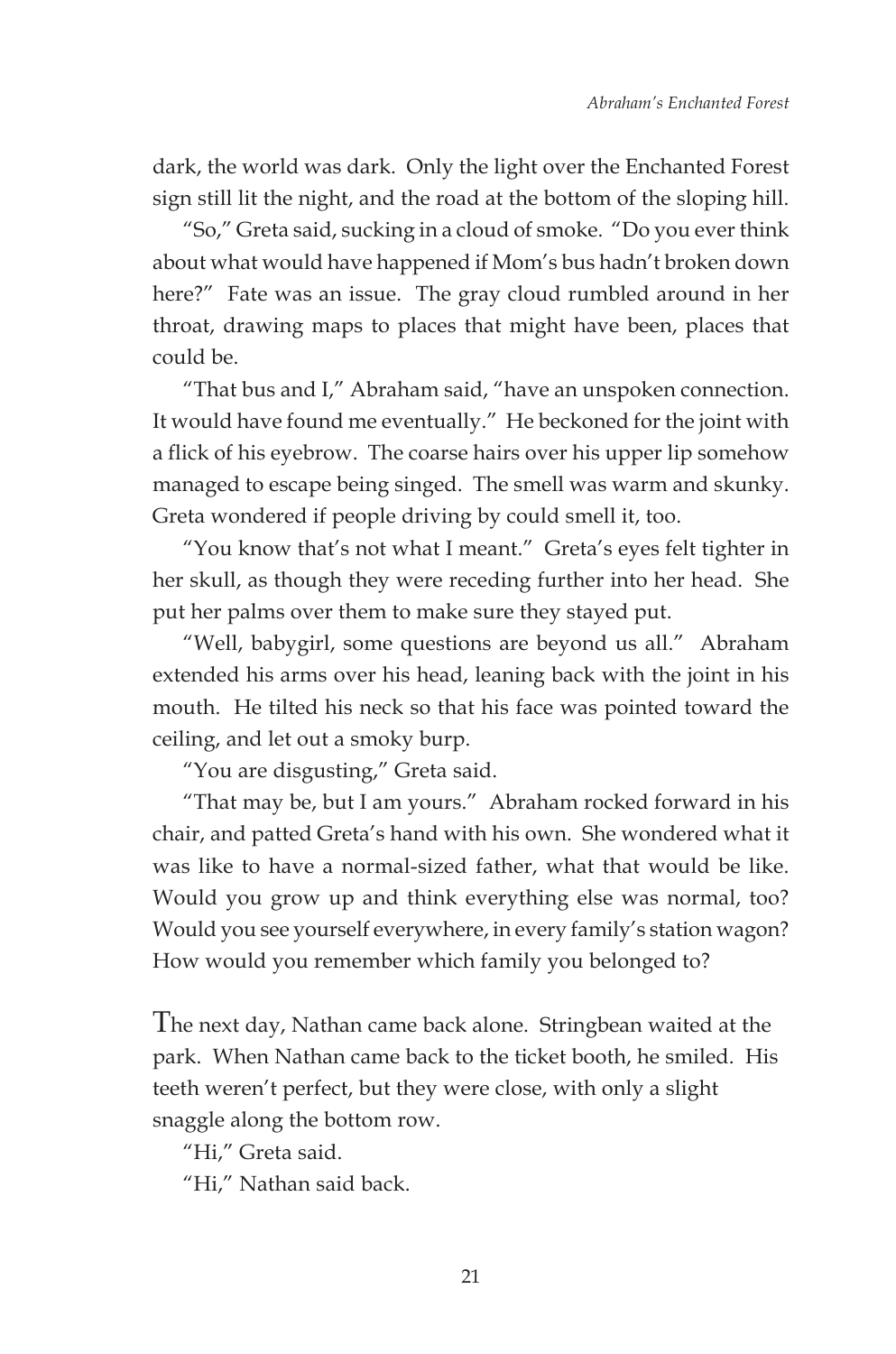He was as good as anyone. There was something safe about his face, something that she knew she wouldn't love forever. In Ohio, roller coasters pierced the sky, unapologetically reaching for something higher than the earth. As far as she was concerned, there was no going back.

It was a Monday, and the park was closed. Judy was at a day-long meditation retreat in Rhinebeck, and Abraham was being Walt at the Enchanted Forest Public Library—his one appointment of the summer season. Greta packed a small duffel bag—wings, underwear, socks—and took it with her in Nathan's car. She couldn't leave without saying goodbye.

The Library was only two rooms long, with low ceilings and brown carpeting. No one went except for people with kids and lonely old people. The old people were Abraham's biggest fans. They came every time, no matter how frequently. The back room, where Abraham did his readings, smelled like pee and mildew.

Greta and Nathan had to stand in the back; all the seats were taken. Their wrists might have touched, but they didn't hold hands. Two ladies had their plastic bonnets on; the forecast looked iffy, and it was better to be safe.

Abraham was halfway through *Song of Myself*, and it sounded like he was gearing up to do the whole thing. Greta wondered if the old people knew it was okay to take bathroom breaks.

He was unscrewing the locks from the doors. He was unscrewing the doors from their jambs. Abraham's voice bounced off the walls and the ceiling. Foamy spit would begin to form in the corners of his mouth, if it hadn't already. The halves of his cheeks not covered with hair would begin to color, peach to pink, then pink to red.

If Abraham were Walt Whitman, not just for pretend but for real, he'd write poems about the Forest, and about her, and about Judy's pies and the view from the top of the Ferris wheel and the burl creatures from California. He'd say *I sing the apple pie electric*. He'd say